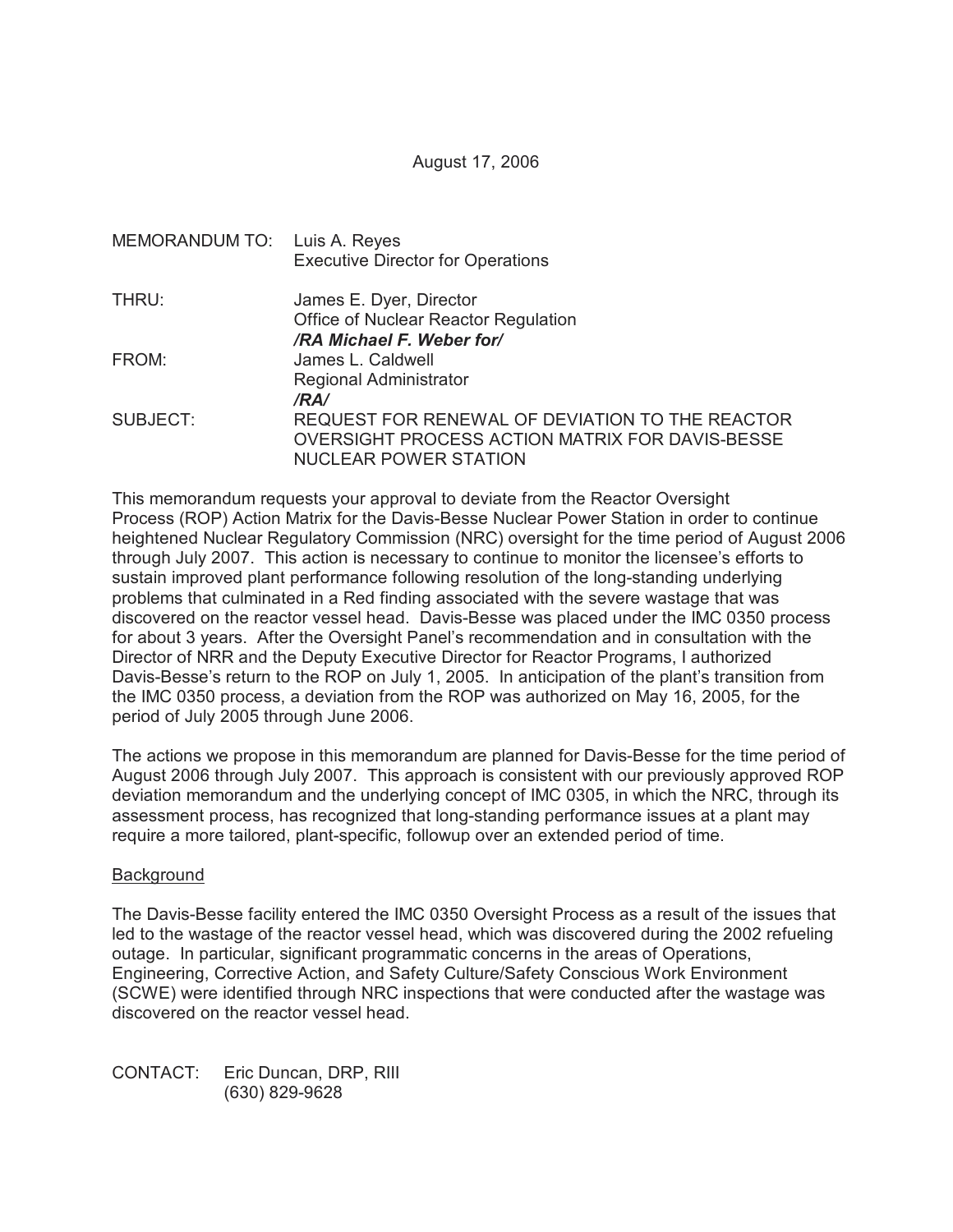To address the programmatic issues that resulted in the reactor head degradation, and prior to restart of the facility, the licensee submitted its "Integrated Report to Support Restart of the Davis-Besse Nuclear Power Station and Request for Restart Approval." This report documented specific corrective actions that were implemented and commitments for actions targeting sustained performance improvement at Davis-Besse. Prior to granting restart authority to the licensee, the NRC performed special inspection activities that were sufficiently comprehensive to be in excess of that required by IP 95002 and IP 95003.

The NRC concluded that the licensee had taken sufficient actions to correct the deficiencies that led to the Red finding. To ensure that the licensee had implemented lasting corrective actions and was able to sustain safe performance at Davis-Besse following restart, the NRC determined that a Confirmatory Order was necessary to modify their license to require annual independent assessments for 5 years in the areas of Operations, Engineering, Corrective Action, and Safety Culture/SCWE.

The licensee previously completed the first set of independent assessments required through our Confirmatory Order during calendar year (CY) 2004. During CY 2004 and CY 2005, inspectors evaluated the results of these CY 2004 independent assessments through a previously approved deviation from the ROP and determined that these assessments were adequately conducted to satisfy the requirements of the Order.

The licensee has also completed the second set of independent assessments for CY 2005 required through our Confirmatory Order. During CY 2005 and to date in CY 2006, inspectors have evaluated the results of these assessments and determined that they were adequately conducted to satisfy the requirements of the Order.

The licensee has recently started to perform the third set of independent assessments for CY 2006. These assessments are scheduled to be completed between June and November 2006; the results of which are planned to be submitted to the NRC between August 2006 and January 2007. The current deviation from the ROP to review these independent self-assessment activities expired on June 30, 2006. A renewal of the ROP deviation is required to continue our independent self-assessment review effort. This effort will include a review the CY 2006 assessment results in the Operations, Engineering, Corrective Action, and Safety Culture/SCWE areas.

## Deviation Basis

When Davis-Besse exited the IMC 0350 process, it was placed in the Regulatory Response column of the Action Matrix based on one White finding in the Emergency Preparedness cornerstone. On January 1, 2006, Davis-Besse transitioned into the Licensee Response column of the Action Matrix. Although performance at Davis-Besse indicates that improvements have been realized, Region III believes that Davis-Besse continues to warrant NRC inspection beyond that which is prescribed by the ROP baseline inspection program to ensure compliance with the Order.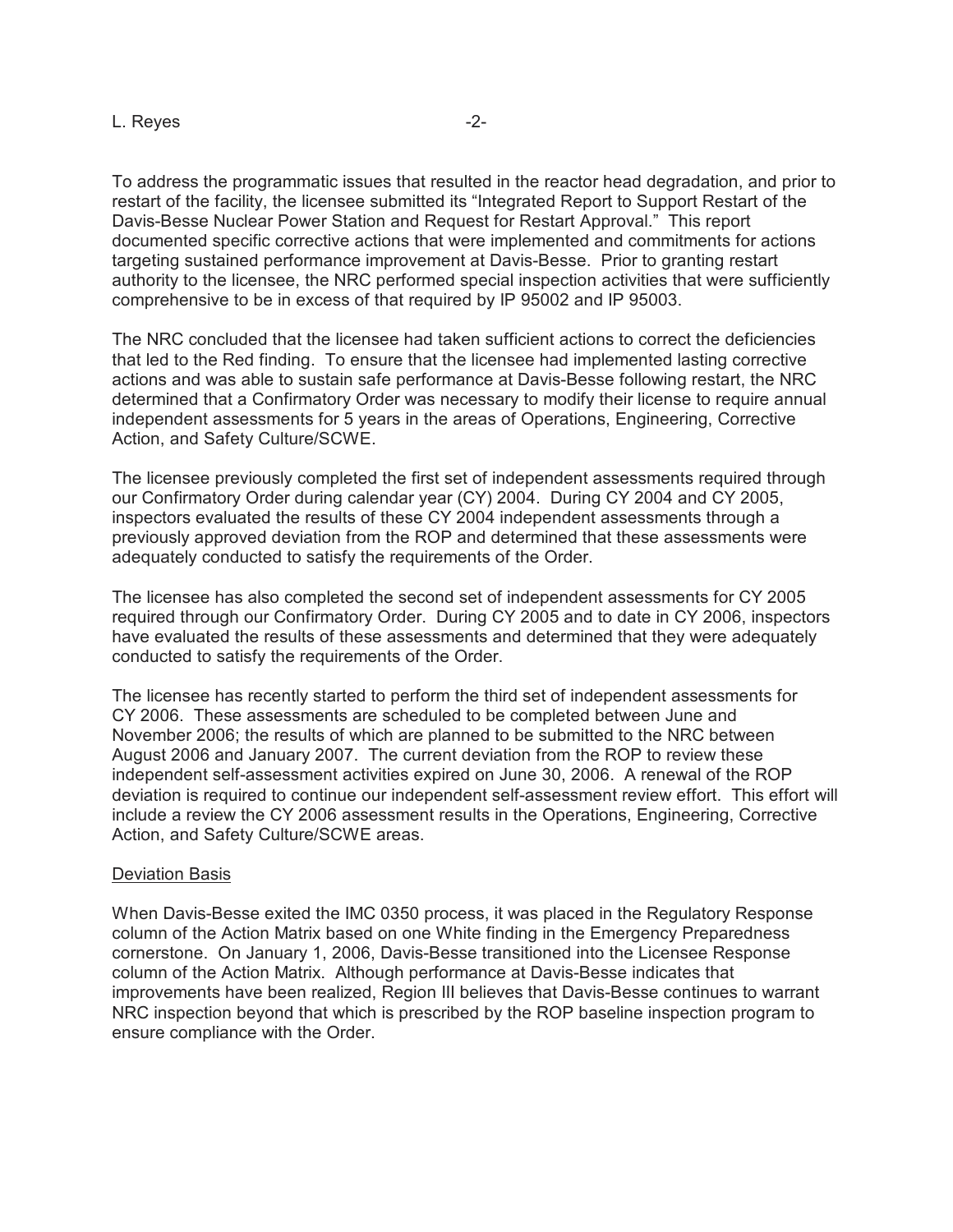In the case of Davis-Besse, the March 8, 2004, Confirmatory Order required, in part, that FirstEnergy Nuclear Operating Company (FENOC) contract with external organizations to conduct comprehensive performance assessments in the areas of Operations, Engineering, Corrective Action, and Safety Culture/SCWE. The NRC required these additional measures to provide reasonable assurance that long-term corrective actions remain effective for those conditions that resulted in the risk-significant performance deficiencies that occurred at Davis-Besse. These independent assessments provide important confirmation of the effectiveness of the licensee's self-assessments and long-term improvement actions. Therefore, Region III believes that to adequately evaluate these independent assessment activities, some continued inspection beyond that which is prescribed by the ROP baseline inspection program for the period of August 2006 through July 2007 is appropriate. The estimated additional inspection resources required to perform these inspections would be about 50 hours of direct inspection effort for the Operations, Engineering, and Corrective Action areas; and 100 hours of direct inspection effort for the Safety Culture/SCWE area. The results of these inspections will be documented in the Davis-Besse quarterly integrated inspection reports.

## Deviation Request

Davis-Besse is currently categorized within the Licensee Response column of the Action Matrix. Region III requests your approval to deviate from the Action Matrix for the period of August 2006 through July 2007 and perform additional inspections beyond that prescribed by the ROP baseline inspection program to evaluate the independent assessments conducted in the four areas described in our March 8, 2004, Confirmatory Order. These four areas are Operations, Engineering, Corrective Action, and Safety Culture/SCWE. Inspection activities associated with the review of each independent assessment would be similar to those approved through the previous ROP deviation memorandum and would include: 1) a review of each independent assessment plan prior to each assessment; 2) an evaluation of in-process assessment activities; and 3) a review of each final independent assessment report and associated action plans to resolve any areas for improvement as detailed in the reports. The additional inspection resources required to perform these inspections is estimated to be about 50 direct inspection hours for the Operations, Engineering, and Corrective Action Program areas; and 100 direct inspection hours for the Safety Culture/SCWE area (due to the additional anticipated effort resulting from the licensee's use of a different contractor), for a total of approximately 250 hours.

The 250 hours of direct inspection represents a reduction in inspection effort of over half from the 600 hours that was approved in the previous ROP Deviation, for the period of July 2005 through June 2006, authorized on May 16, 2005. We are seeking your approval of this ROP deviation to perform assessments of the licensee's third set of independent reviews. We will use the assessment results and ROP insights into overall plant performance to determine whether reviews of the licensee's future independent assessments, beyond the ROP baseline inspection program, are warranted.

Inspection Manual Chapter 0305, Section 06.06.h recognizes that for a period up to 1 year after a plant has exited the IMC 0350 process, the regional offices may utilize some actions that are consistent with the Degraded Cornerstone or Multiple/Repetitive Degraded Cornerstone column of the Action Matrix to ensure the appropriate level of oversight of licensee improvement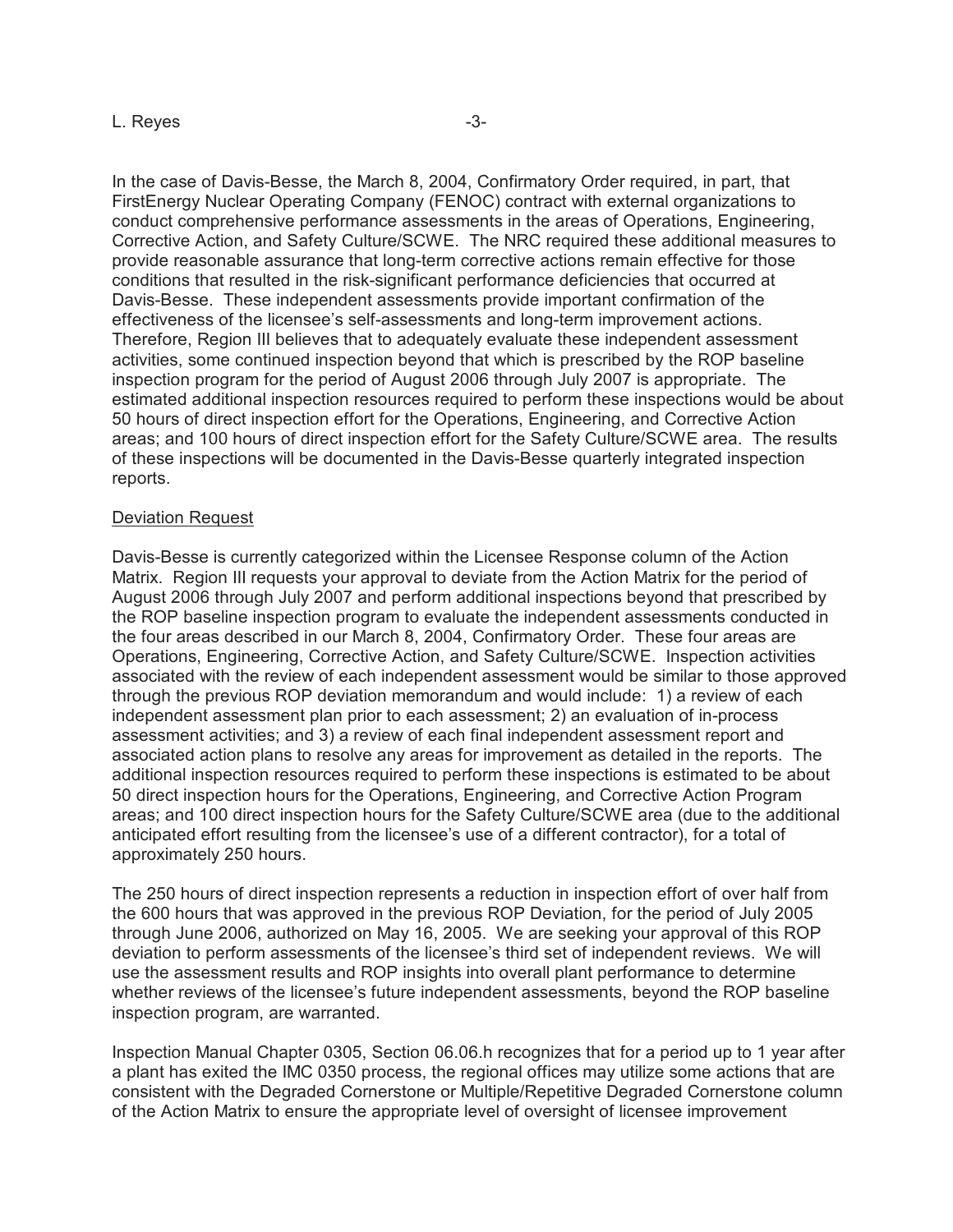L. Reyes  $-4$ -

initiatives. There are no provisions in IMC 0305 for additional inspection resources for facilities that have exited the IMC 0350 process after 1 year. Region III requests a Reactor Oversight Process Action Matrix Deviation to conduct the additional inspections as described above.

> Approval: */RA/* Date: 08/25/06 Luis A. Reyes

cc: M. Weber, NRR B. Boger, NRR R. Gibbs, NRR C. Haney, NRR M. Case, NRR S. Richards, NRR J. Anderson, NRR D. Collins, NRR S. Campbell, NRR G. Grant, DRA, RIII M. Satorius, DRP, RIII C. Pederson, DRS, RIII J. Rutkowski, SRI, RIII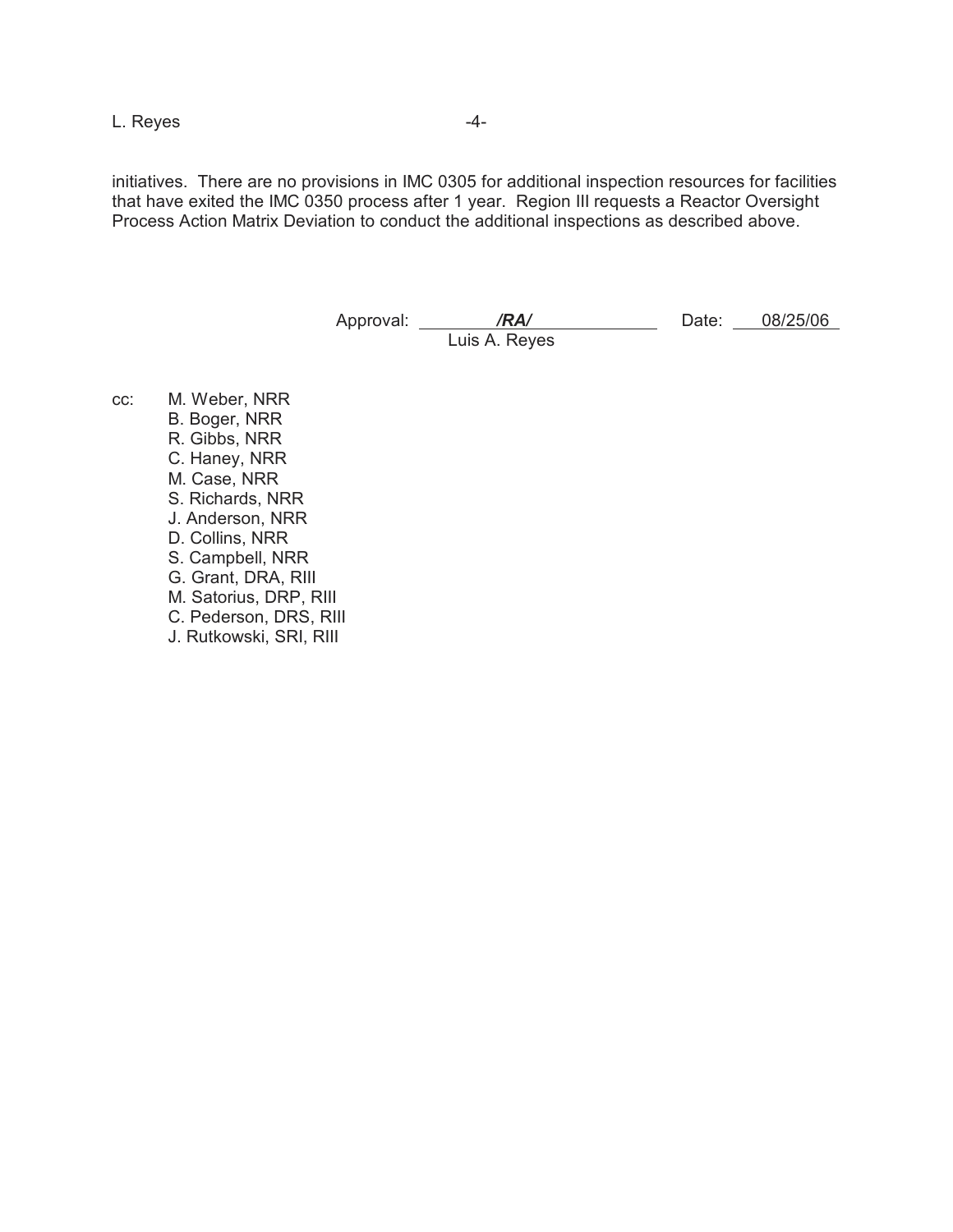L. Reyes 4-

initiatives. There are no provisions in IMC 0305 for additional inspection resources for facilities that have exited the IMC 0350 process after 1 year. Region III requests a Reactor Oversight Process Action Matrix Deviation to conduct the additional inspections as described above.

Approval: <u>Date: Approval:</u> Date:

Luis A. Reyes